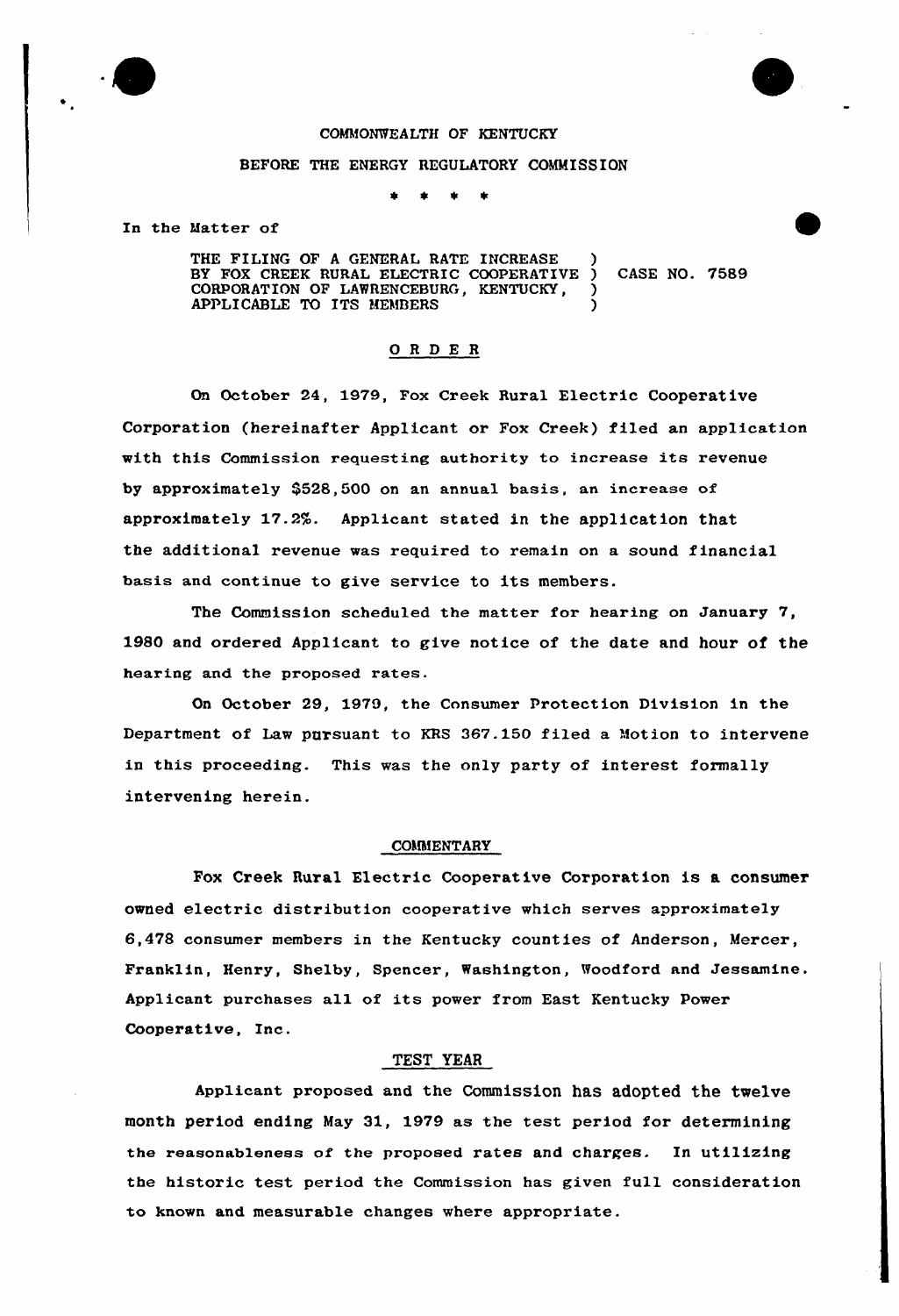



## VALUATION

The Commission finds from the evidence that Applicant's Net Original Cost at May 31, 1979 is as follows:

| Utility Plant in Service<br>Construction Work in Progress<br>Total Utility Plant            | \$6.541.948<br>226,302<br>\$6,768,250               |
|---------------------------------------------------------------------------------------------|-----------------------------------------------------|
| Add:                                                                                        |                                                     |
| Materials and Supplies<br>Prepayments<br>Working Capital<br>$Sub-total$                     | \$.<br>83,390<br>47,667<br>114,954<br>246,011<br>S. |
| Deduct:                                                                                     |                                                     |
| Depreciation Reserve<br>Customer Advances for Construction<br>$Sub-total$<br>Net Investment | \$1,557,200<br>33,673<br>\$1,590,873<br>\$5,423,388 |

In calculating the Net Investment, Applicant proposed the thirteen month average account balance for prepayments. The Commission accepts this method of reflecting this investment and further adjusts Materials and Supplies to utilize the thirteen month average. The Commission has further adjusted Applicant's Rate Base to reflect the pro-forma depreciation expense adjustment in the calculation of the Accumulated Provision for Depreciation. Likewise, the working capital has been adjusted to reflect the proforma operation and maintenance expenses rather than the 12-month actual. The Commission is of the opinion that this method provides greater recognition of the changing conditions in which a utility operates.

The Commission has determined that Applicant's Capital Structure at the end of the Test Period was \$6,070,264, and consisted of \$1,624,670 equity and \$4,445,594 in Long-Term Debt.

The Commission has given due consideration to these and other elements of value in determining the reasonableness of the rate increase proposed herein.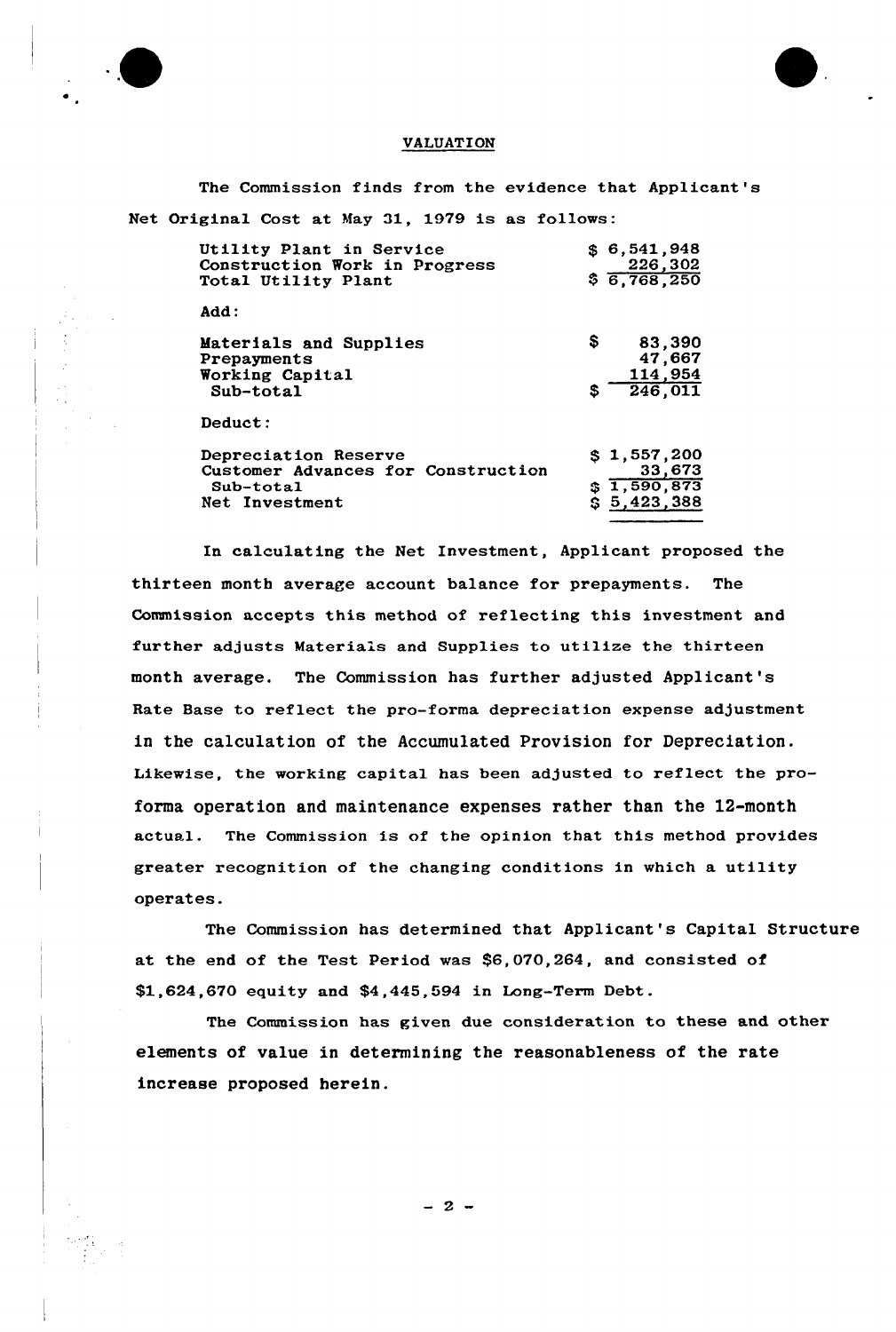



Applicant proposed several pro-forma adjustments to revenues and expenses as reflected on the adjusted Income Statement. These adjustments were proposed to normalize increases in revenue, power costs, right-of-way maintenance, salaries and wages, insurance, depreciation, and interest on long-term debt. Subsequent to the pub1ic hearing Applicant proposed certain revisions to the expense adjustments to reflect more accurate projections of known and measurable cost increases. The Commission after due consideration has accepted all of the pro-forma adjustments as determined by Applicant.

The effect on Net Income of the pro-forma adjustments is as

| follows:                        | Actual<br>Test Period                             | Pro-Forma<br>Adjustments | Adjusted            |
|---------------------------------|---------------------------------------------------|--------------------------|---------------------|
| Operating Revenue               | $$2,828,525$ \$ 252,208                           |                          | \$3,080,733         |
| Operating Expenses              | 2,619,392                                         | 490,355                  | 3,109,747           |
| Net Operating Income            | $\overline{\$}$ 209,133 $\overline{\$}$ (238,147) |                          | $\sqrt{5(-29.014)}$ |
| Other Income & Deductions (Net) | (154, 440)                                        | 60,708)                  | 215, 148            |
| Net Income                      | 54.693                                            | 298, 855                 | 244, 162)           |
|                                 |                                                   |                          |                     |

# RATE OF RETURN

The actual rate of return on Applicant's Net Original Cost established herein for the test year was 3.86%. After taking into consideration the pro-forma adjustments, Applicant would realize a negative rate of return. The Commission is of the opinion and finds that the adjusted rate of return is inadequate and would impair applicant's financial integrity. In order to remain on a sound financial basis Applicant should be allowed to increase its annual revenue by approximately \$528,500 which would result in a rate of return of 9.2%. This additional revenue will provide Net InCOme Of apprOXimately \$283,700 WhiCh Will be Sufficient to meet the requirements in Applicant's mortgages securing its long-term debt, by providing a Times Interest Earned Ratio of 2.19 based on the test period herein.

 $-3 -$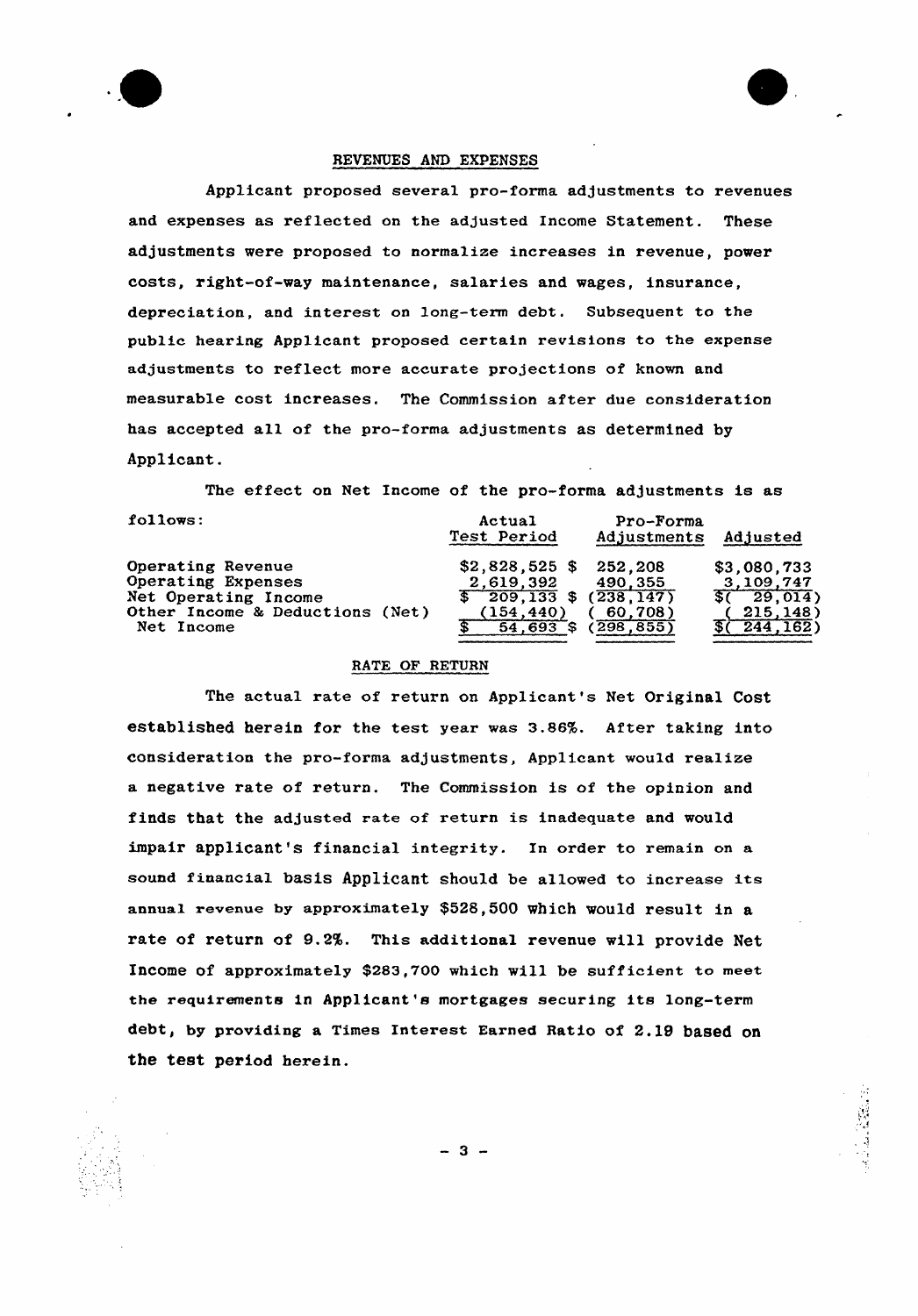

Applicant proposed to modify its existing rate design as a result of an allocated cost of service study prepared by an outside consulting firm. The Commission concurs with Applicant's assertion that the study presented indicates a deficiency in the revenue derived from the Residential Class of consumer. However, the Commission does not agree with the allocation of the rates to the modified consumption blocks within the Residential Class. Furthermore, the testimony and exhibits contained in the record do not support the rate design proposed by Applicant. Therefore, the Commission is of the opinion and finds that the proposed rate design should be denied; and herein orders Fox Creek to remain on its existing rate design as set out in Appendix "A" attached hereto. In so doing the Commission finds that the increase applied to the existing rate design will provide a more equitable distribution of the required revenue; and further, will lessen the impact, of the proposed rates, on the average residential consumer.

### SUMMARY

The Conmlssion, after consideration of the evidence of record and being fully advised, is of the opinion and so finds that the rates and charges set out in Appendix "A" attached hereto and made a paxt hexeof will produce gross annual revenue in the amount of approximately \$3,609,300 and are the fair, gust and reasonable rates for Applicant.

IT IS THEREFORE ORDERED that the rates proposed by Pox Creek Rural Electric Cooperative Corporation are hereby denied.

IT IS FURTHER ORDERED that the rates set out in Appendix "A" attached hereto and made a part hereof are approved for service rendered on and after the date of this Order.

IT IS FURTHER ORDERED that Fox Creek Rural Electric Cooperative Corporation shall file with this Commission within thirty (30) days from the date of this Order its revised tariff sheets setting out the rates approved herein.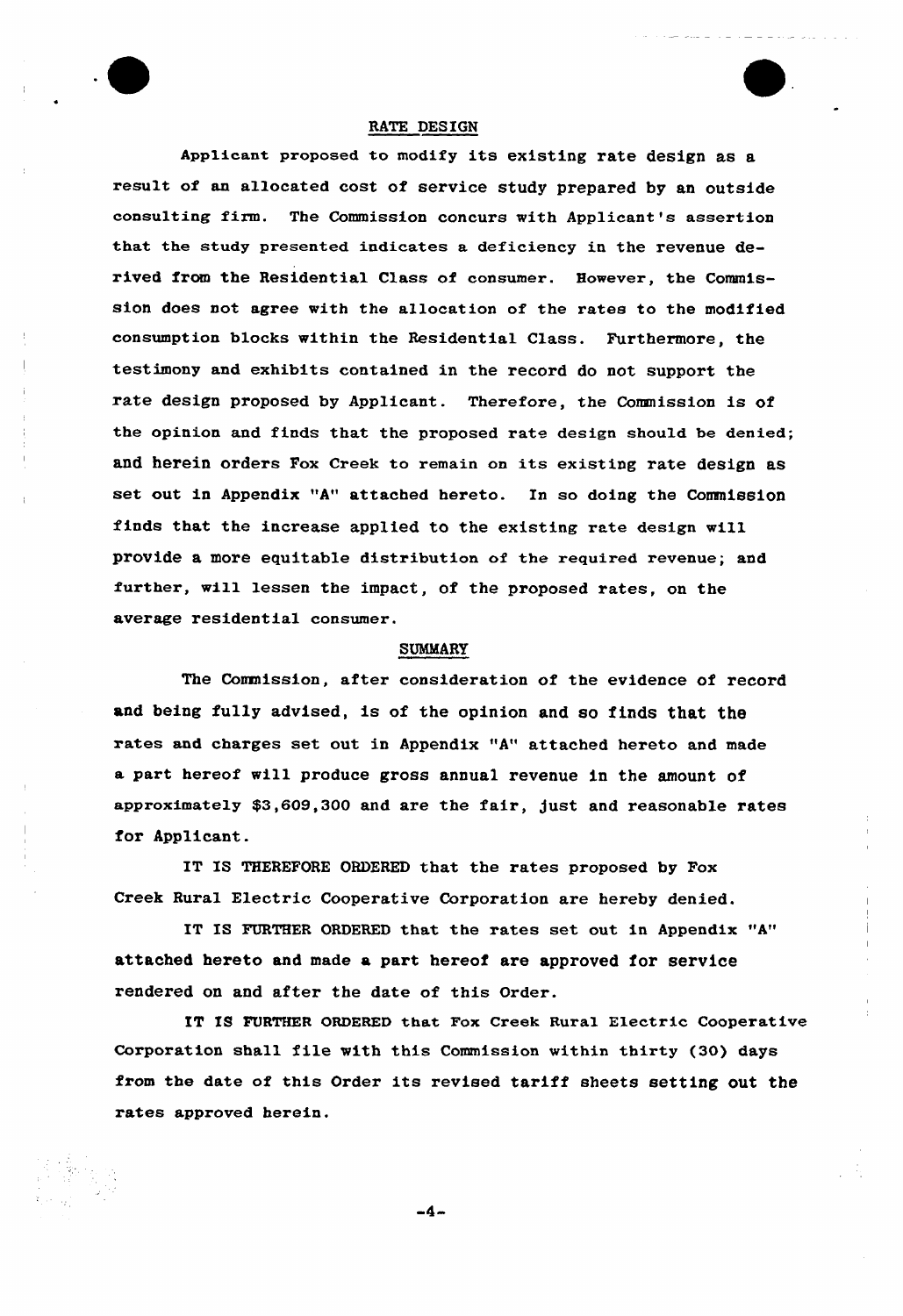



Done at Frankfort, Kentucky, this, the 18th day of April, 1980.

ENERGY REGULATORY COMMISSION Chairn Chairman lcE  $\hat{p}$ Commissioner

ATTEST:

**Secretary** 

ان<br>پاکستان استفاده<br>را

 $\frac{1}{3}$